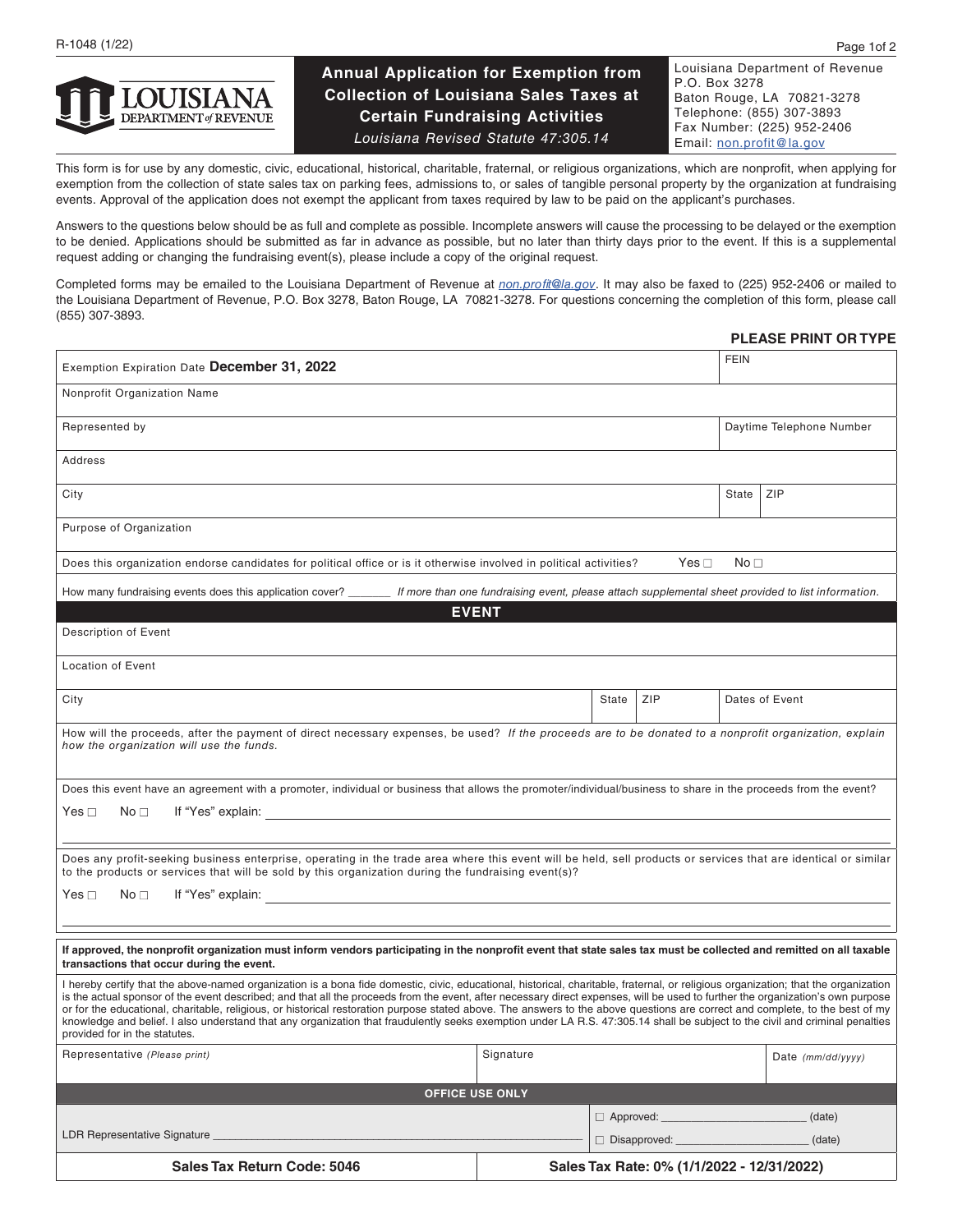**Annual Application for Exemption from Collection of Louisiana Sales Taxes at Certain Fundraising Activities** *Louisiana Revised Statute 47:305.14*

Louisiana Department of Revenue P.O. Box 3278 Baton Rouge, LA 70821-3278 Telephone: (855) 307-3893 Fax Number: (225) 952-2406 Email: [non.profit@la.gov](mailto:non.profit%40la.gov?subject=)

## **PLEASE PRINT OR TYPE**

| <b>EVENT</b>                                                                                                                                                                                                                                                           |       |     |                                                   |  |  |  |
|------------------------------------------------------------------------------------------------------------------------------------------------------------------------------------------------------------------------------------------------------------------------|-------|-----|---------------------------------------------------|--|--|--|
| Description of Event                                                                                                                                                                                                                                                   |       |     |                                                   |  |  |  |
| <b>Location of Event</b>                                                                                                                                                                                                                                               |       |     |                                                   |  |  |  |
| City                                                                                                                                                                                                                                                                   | State | ZIP | Dates of Event                                    |  |  |  |
| How will the proceeds, after the payment of direct necessary expenses, be used? If the proceeds are to be donated to a nonprofit organization, explain<br>how the organization will use the funds.                                                                     |       |     |                                                   |  |  |  |
| Does this event have an agreement with a promoter, individual or business that allows the promoter/individual/business to share in the proceeds from the event?                                                                                                        |       |     |                                                   |  |  |  |
| Yes $\Box$<br>No <sub>1</sub>                                                                                                                                                                                                                                          |       |     |                                                   |  |  |  |
| Does any profit-seeking business enterprise, operating in the trade area where this event will be held, sell products or services that are identical or similar<br>to the products or services that will be sold by this organization during the fundraising event(s)? |       |     |                                                   |  |  |  |
| Yes $\Box$<br>No <sub>1</sub><br>If "Yes" explain: Note of the state of the state of the state of the state of the state of the state of the state of the state of the state of the state of the state of the state of the state of the state of the state of t        |       |     |                                                   |  |  |  |
| If approved, the nonprofit organization must inform vendors participating in the nonprofit event that state sales tax must be collected and remitted on all taxable                                                                                                    |       |     |                                                   |  |  |  |
| transactions that occur during the event.                                                                                                                                                                                                                              |       |     |                                                   |  |  |  |
| <b>OFFICE USE ONLY</b>                                                                                                                                                                                                                                                 |       |     |                                                   |  |  |  |
| LDR Representative Signature and the contract of the contract of the contract of the contract of the contract of the contract of the contract of the contract of the contract of the contract of the contract of the contract                                          |       |     | (date)                                            |  |  |  |
|                                                                                                                                                                                                                                                                        |       |     | $\Box$ Disapproved: $\Box$ Disapproved:<br>(date) |  |  |  |
|                                                                                                                                                                                                                                                                        |       |     |                                                   |  |  |  |
| <b>EVENT</b>                                                                                                                                                                                                                                                           |       |     |                                                   |  |  |  |
| Description of Event                                                                                                                                                                                                                                                   |       |     |                                                   |  |  |  |
| <b>Location of Event</b>                                                                                                                                                                                                                                               |       |     |                                                   |  |  |  |
| City                                                                                                                                                                                                                                                                   | State | ZIP | Dates of Event                                    |  |  |  |
| How will the proceeds, after the payment of direct necessary expenses, be used? If the proceeds are to be donated to a nonprofit organization, explain<br>how the organization will use the funds.                                                                     |       |     |                                                   |  |  |  |
| Does this event have an agreement with a promoter, individual or business that allows the promoter/individual/business to share in the proceeds from the event?                                                                                                        |       |     |                                                   |  |  |  |
| Yes $\Box$<br>No <sub>1</sub>                                                                                                                                                                                                                                          |       |     |                                                   |  |  |  |
| Does any profit-seeking business enterprise, operating in the trade area where this event will be held, sell products or services that are identical or similar<br>to the products or services that will be sold by this organization during the fundraising event(s)? |       |     |                                                   |  |  |  |
| Yes $\Box$<br>No <sub>1</sub>                                                                                                                                                                                                                                          |       |     |                                                   |  |  |  |
|                                                                                                                                                                                                                                                                        |       |     |                                                   |  |  |  |
| If approved, the nonprofit organization must inform vendors participating in the nonprofit event that state sales tax must be collected and remitted on all taxable<br>transactions that occur during the event.                                                       |       |     |                                                   |  |  |  |
| <b>OFFICE USE ONLY</b>                                                                                                                                                                                                                                                 |       |     |                                                   |  |  |  |
| LDR Representative Signature                                                                                                                                                                                                                                           |       |     | (date)<br>(date)                                  |  |  |  |